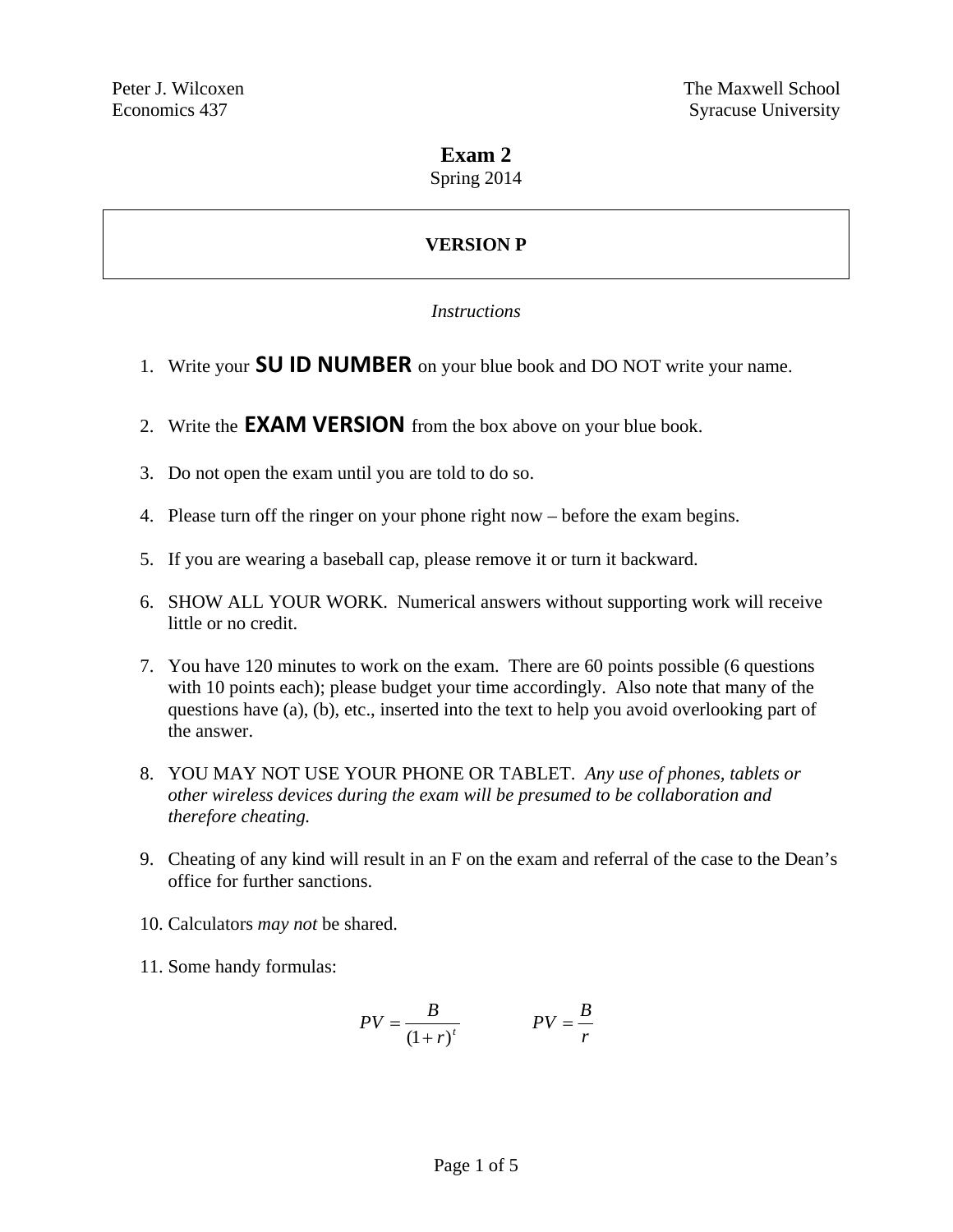### **Question 1 (10 points)**

Three sources emit a pollutant and have the characteristics shown in the table below. In addition, the marginal benefit of abatement is given by  $MBA = 320 - 1*QaT$ , where QaT is total abatement.

| <b>Source   Initial Emissions</b> | MCA                |  |
|-----------------------------------|--------------------|--|
| 200                               | $MCA1 = (1/4)*Qa1$ |  |
| 100                               | $MCA2 = (1/2)*Qa2$ |  |
| 100                               | $MCA3 = 1*Qa3$     |  |

Design a tradable permit system that will achieve the efficient amount of abatement while shifting the total compliance cost so that each source pays a share of total abatement costs equal to its share of initial emissions (i.e., source 1 pays 50% and so on). Please determine: (a) the equilibrium price of a permit, and (b), (c) and (d) the number of permits that should be distributed to each source.

# **Question 2 (10 points)**

Suppose a pollutant was recently regulated using a hybrid policy. The marginal benefits of abating the pollutant were known to be given by the equation  $MBA = 1000 - 2*Qa$ . The marginal costs of abating it were believed at the time of regulation to be given by the equation  $MCAe = 400 + 2*Qa$ . Prior to regulation, 400 tons were being emitted. The regulator set up the hybrid policy with the following features: the initial quantity of permits distributed was equal to the efficient amount of pollution, and the price of waivers (additional permits) was set to the efficient MCA (that is, the tax rate that would be efficient). After the system was in place, however, the MCA curve was discovered to be wrong: the true curve is  $MCAa = 200 + 2*Qa$ .

Please calculate: (a) the efficient total quantity of abatement and the MCA if the original MCA curve had been correct; (b) the number of permits the regulator initially issued; (c) the efficient total quantity of abatement given the true MCA; (d) the actual quantity of abatement under the hybrid policy given the true MCA; (e) the equilibrium price of a permit given the true MCA; and (f) the deadweight loss, if any.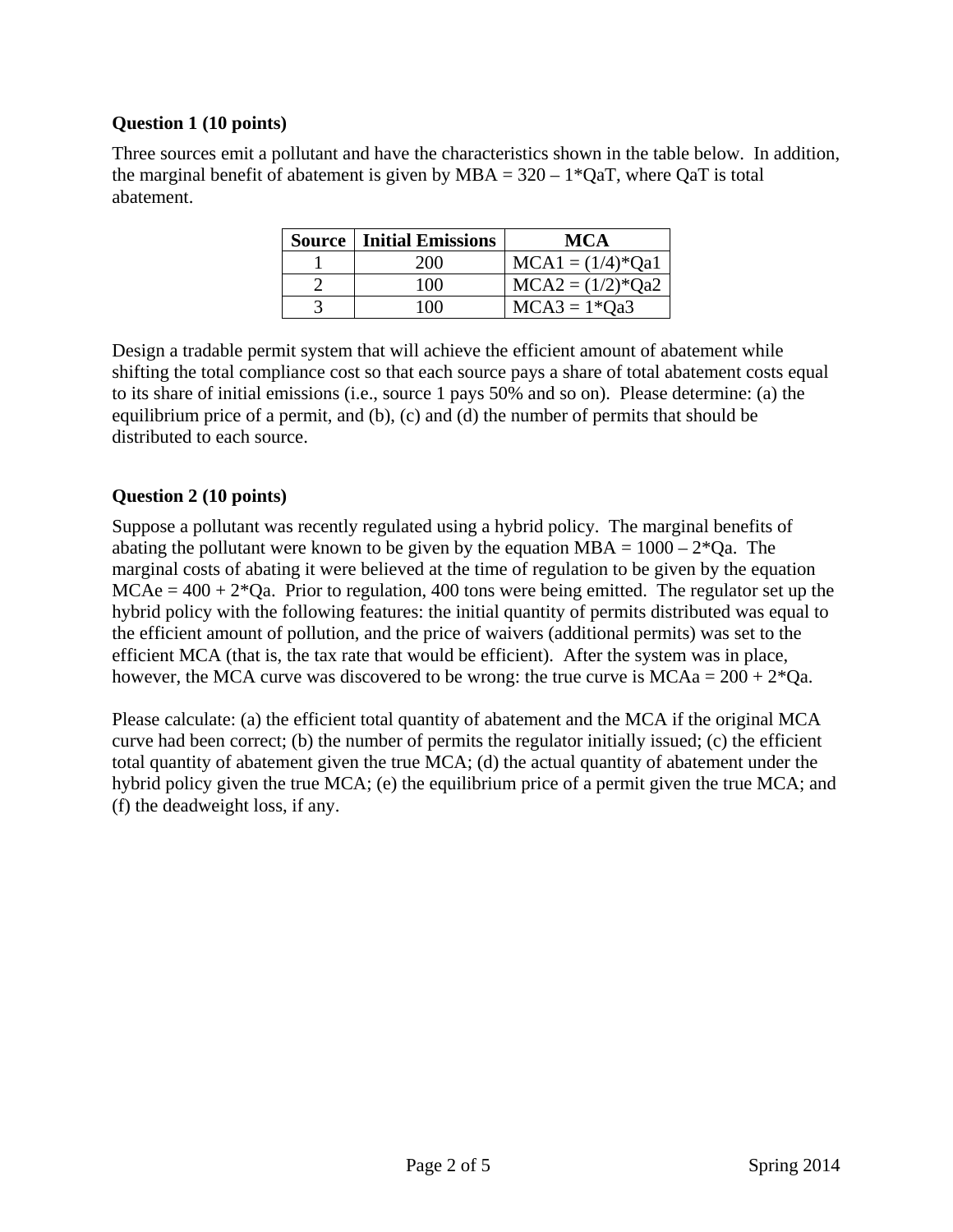### **Question 3 (10 points)**

A government is considering selling land to a power company to build a hydroelectric dam. However, building the dam would irreversibly destroy a scenic river now heavily used for whitewater rafting and other recreational activities. No admission fee is charged for use of the river and 114,000 people currently visit from six geographic zones labeled A through F. Information about the zones and visitors is given in the table below.

| Zone         | <b>Travel Cost</b> | <b>Population</b> | <b>Visitors</b> |
|--------------|--------------------|-------------------|-----------------|
| А            | \$50               | 16,000            | 12,000          |
| B            | \$100              | 25,000            | 15,000          |
| $\mathsf{C}$ | \$150              | 66,667            | 30,000          |
| D            | \$200              | 150,000           | 45,000          |
| E            | \$250              | 80,000            | 12,000          |
| F            | \$300              | 40,000            |                 |

The public's willingness to pay for visits (including people from all zones) is known to be given by an equation of the form:  $WTP = A - B^*Q$ , where Q is the number of visitors and A and B are constants. The government also knows there are 200,000 people who do not visit the site but who value its existence and are each willing to pay \$25 to keep it protected.

The government is evaluating the project over two periods: 0 (the present) and 1 (the future). The power company is willing to pay \$24 million for the land in period 0 or \$16 million for it in period 1. The government is not certain about the value of the river in period 1. It believes there is a 30% chance it will be the same as period 0 and a 70% chance it will be 3 times the period 0 value. The government uses an interest rate of 100% between the two periods.

Please compute: (a) the number of people who would visit the river in period 0 if a \$50 admission fee were charged, (b) the values of A and B, (c) the amount of consumer surplus received by visitors in period 0, (d) the total benefit produced by the river in period 0 including the people who don't visit, (e) the expected net present value of keeping the land as a river in period 0, and (f) indicate whether or not the city should sell the land to the power company.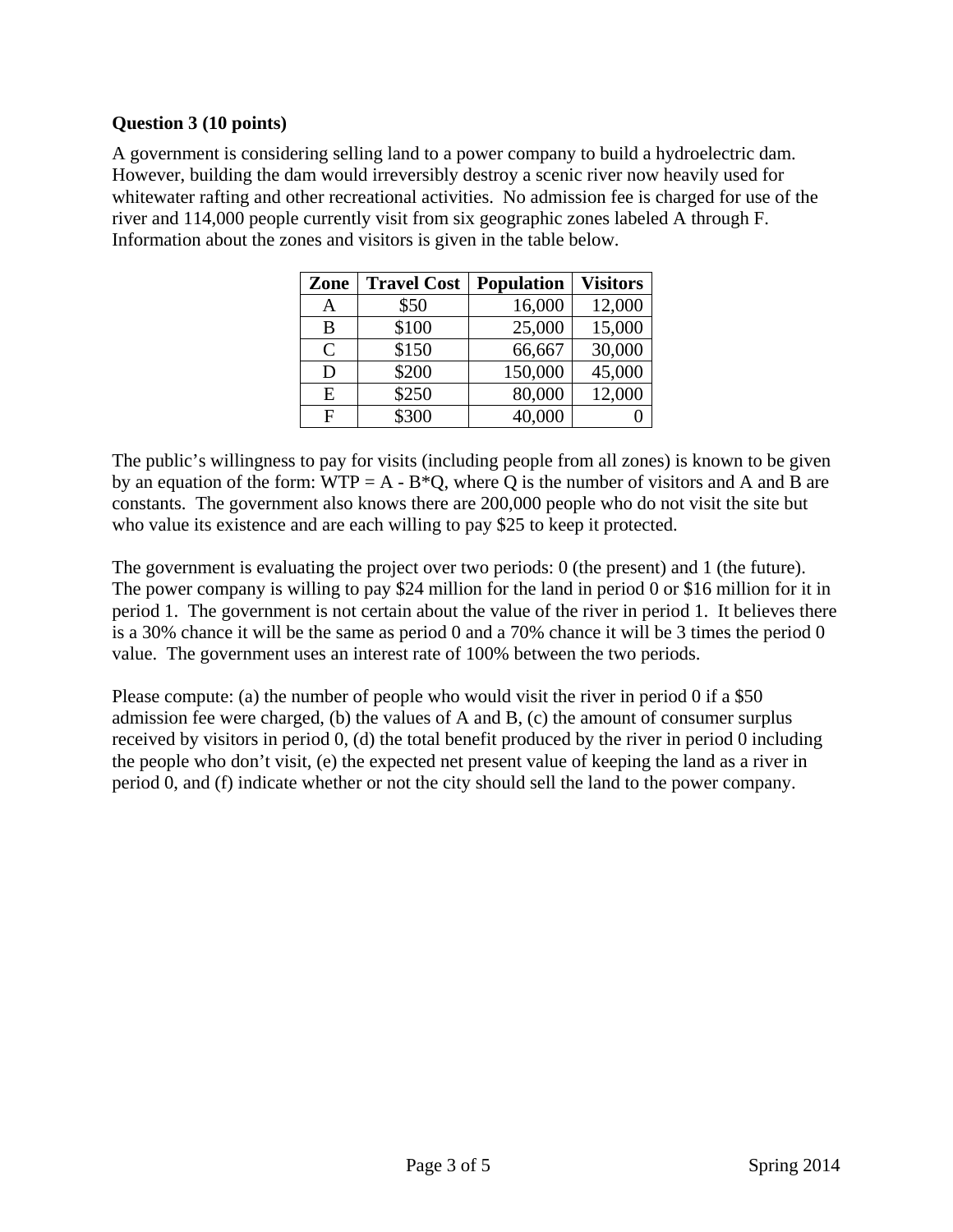### **Question 4 (10 points)**

Suppose a government wants to regulate a new air pollutant believed to be carcinogenic. Laboratory animals exposed to 600 micrograms  $(\mu g)$  of the pollutant per cubic meter (m3) of air have a 0.1% increased risk of premature death due to lung cancer in each year they are exposed. The government is concerned about two areas where the pollutant is present. Region A has a population of 1 million and its air has 21  $\mu$ g/m3 of the pollutant. Region B has a population of 5 million and its air is somewhat cleaner: it has  $12 \mu g/m3$  of the pollutant.

The government is considering two policies to deal with the problem. Policy 1 would cost \$400 million in year 0 and would permanently reduce pollution in A to match conditions in B: to 12  $\mu$ g/m3. It would have no effect on B. Policy 2 would cost \$1.5 billion (\$1500 million) in year 0 and would permanently reduce pollution in A to 15  $\mu$ g/m3 and in B to 9  $\mu$ g/m3. The doseresponse function for the pollutant is believed to be linear. The public is willing to pay \$8 million per fatality avoided (the VSL is \$8 million). Each policy's effects begin in period 1 and the government uses an interest rate of 10% when doing present value calculations.

Please calculate: (a) the expected number of cases of cancer per year due to the pollutant without any change in policy; (b),(c) the expected number of fatalities prevented by each policy per year; and (d),(e) the NPV of each policy. Finally, (f) if the government can only carry out one of the policies, which should it adopt?